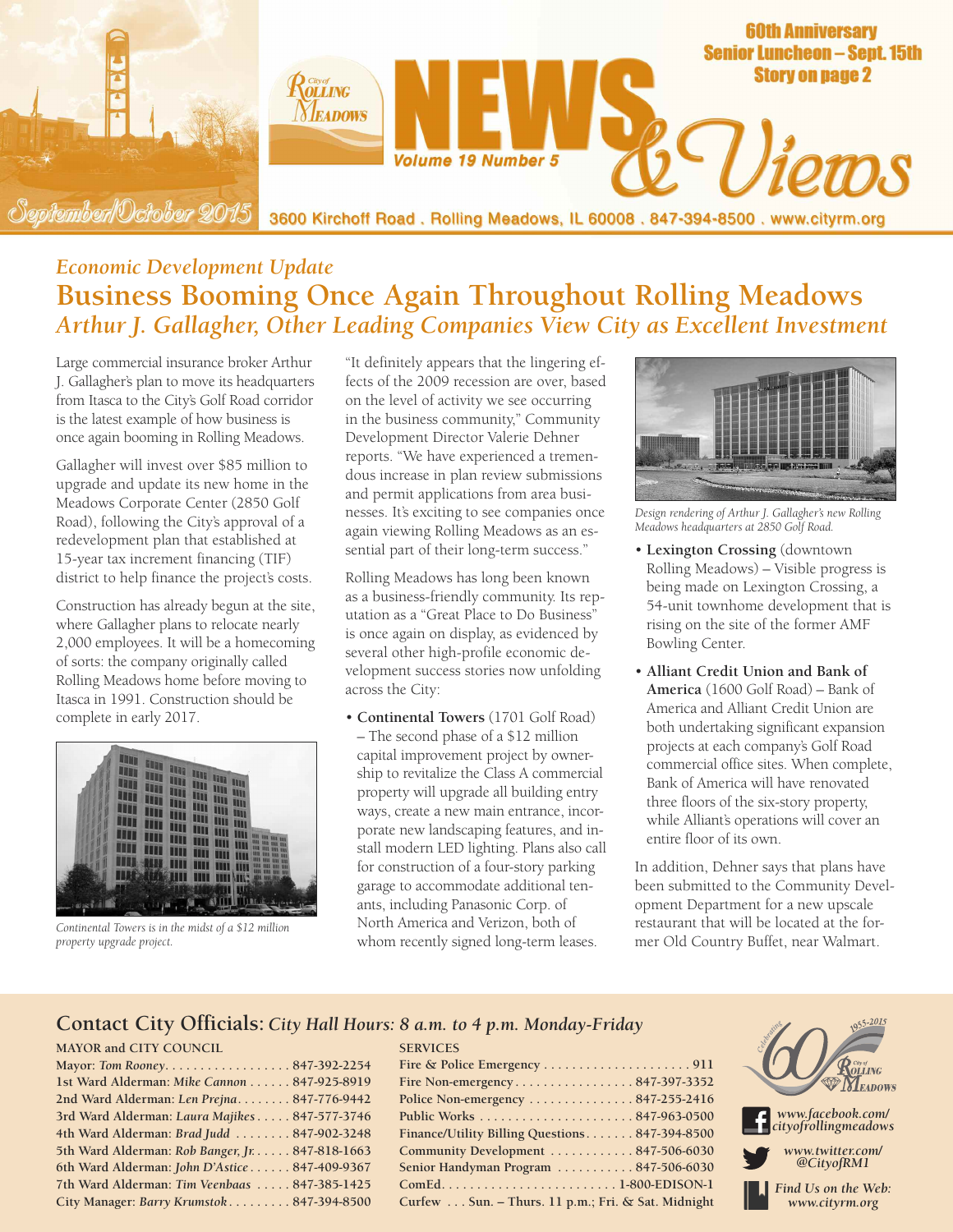

## **City, Park District to Host 60th Anniversary Senior Luncheon, September 15th**

A 60th Anniversary Luncheon for Rolling Meadows seniors ages 55 and up will feature an Italian buffet from Moretti's, live music, free raffle drawings, and much more.

The event will take place Tuesday, September 15th, 12:30 p.m., at Park Central (3000 Central Road).

Admission to the luncheon is \$3 per person, or \$5 per couple. Space is limited.

Residents who plan to attend the event must RSVP by September 7th.

For reservations, contact Jan Nowotarski, Rolling Meadows Park District's Senior Activities Coordinator, at 847-818-3200 x 229 or *jnowotarski@rmparks.org*.

## **Red Light Cameras Prove Highly Successful for Closing Police Department Investigations**



Red light traffic cameras at select Rolling Meadows intersections have helped police solve dozens of investigations over the past year – everything from vehicular accidents to DUI cases –by providing video

*Mark Hogan*

feeds that often help officers identify suspects' vehicles, Deputy Police Chief Mark Hogan reports.

Case-in-point: Rolling Meadows police officers on routine patrol this summer witnessed a motorcycle heading westbound on Algonquin Road at 90 miles-perhour. When the officers attempted to initiate a traffic stop, the cyclist weaved through traffic and escaped – or so he thought.

By remotely accessing the video feed from a red light traffic camera at Algonquin and New Wilke Roads, investigators were able to identify the license plate number of the motorcycle as it passed through the intersection. That helped them identify the suspect's name and address. An arrest is pending.

"The cameras are incredibly powerful tools that improve our ability to identify – and successfully apprehend – suspects who try and run from police," Deputy Chief Hogan says. "Our officers know where the cameras are located and are trained to let them work on their behalf. Incorporating this technology also minimizes potential 'high-speed chase' situations and keeps the community safer."



*Red Light cameras help police officers identify suspec<sup>t</sup> vehicles.*

Another situation showcasing the camera system's ability to enhance law enforcement investigations involved a hit-and-run that occurred on Algonquin Road, beneath the Route 53 overpass. A truck that hit a pedestrian was later identified in camera footage heading away from the accident

scene, after witnesses provided on-scene officers with a description of the vehicle.

"We reviewed the video footage from cameras in the area, identified the license plate on the truck, and used that information to locate and arrest the suspect," Deputy Chief Hogan adds.



POLICE · COMMUNITY PARTNERSHIPS

Advanced Disposal AH Management Group, Inc. Anix, Inc. Arete Systems Avalon Realty Associates, LLC BMO/Harris Bank Bear Construction Ben Franklin Bank of Illinois Beyond Beauty & Healthy Cor Binaman-Precision Metal Spinning Co. Body Builders Automotive, Inc. Chef Ping Christopher B. Burke Engineering, Ltd. Clifford-Wald Company ComEd

# **Thanks to Our National Night Out Sponsors**

Costabile & Steffens PC Costco Crime Stoppers Culver's Devine Design & Marketing, Inc. Flood Bros. Disposal Co. Flowers Galore Floyd, Malito & Co., Inc. Girl Scouts Grande Jakes Hand & Stone Massage & Facial Spa, Inc. J.C. Restoration Joan M. Anderson Kelso-Burnett Co. Lehmann-Peterson Lowes Manor Care Health Services McDonald's (1775 West Algonquin Rd) Meadows Funeral Home Metals Service Center Institute Methode Electronics New Meridian Banquets, Inc.

Northrop Grumman Northwest Community Hospital Olsen Brothers Palatine Welding Co. Papa Saverio's Plum Creek Supportive Living Plum Grove Apartments Portillo's Hot Dogs, LLC Problen-Eurogerm LLC PSI Marketing Consultants Rolling Petroleum, Inc. The Sexton Group, Inc. St. Colette School Stadium Sports Club & Grill Target Todd Chambers Agency/State Farm Tom's Cleaners Total Marketing Associates, Inc. Travel Network Tricon Snow Control, Inc. U.S. Waterproofing & Construction Co. Weber Grill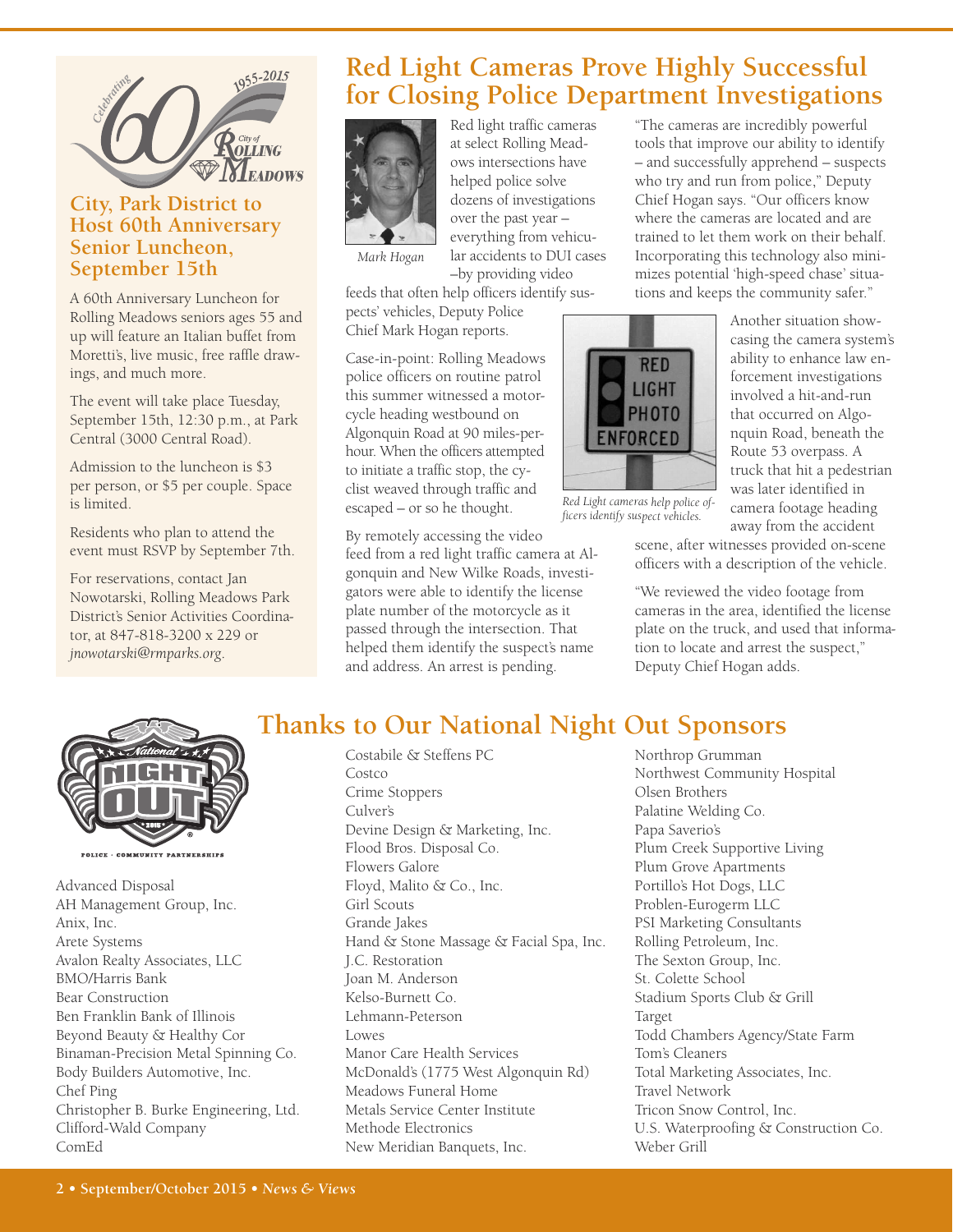## **Summer Celebrations Commemorate Rolling Meadows' 60th Anniversary**

Oh, what a summer it was in Rolling Meadows, where a diverse variety of community events helped residents celebrate the 60th anniversary of Rolling Meadows' incorporation.



*Residents of all ages joined police officers for the Department's second annual Community Bike Ride, August 1st.*



*An expanded variety of food trucks played an integral role in this year's Farmers & Food Trucks program, as well as the City's June 19th Block Party.*



*Cruise Nights turned downtown Rolling Meadows into a classic car show every Friday evening this summer.*



*Heavy rains couldn't dampen the enthusiasm of residents who turned out for the June 26th "Wine Down by the Creek," which featured fine wines, craft beer and live music.*



*Guests line up for the dunk tank at the City's July 18th Parking Lot Party.*



*Chicago Blackhawks singer Jim Cornelison turned the Community Center into the "Madhouse on Pheasant Drive" during August 4th's National Night Out, with a stirring rendition of the national anthem.*

## **Re-designed City Website Delivers More Information, Simpler Navigation**

One primary objective guided City officials as they began a comprehensive redesign of Rolling Meadows' municipal website (**www.cityrm.org**) earlier this year: improve residents' ability to quickly and conveniently access information on City operations. Now, just over a month since the new site made its debut, it appears they've achieved success.

"Mission accomplished," explains the City's IT Coordinator Justin Chiappetta. "The new Website delivers a more userfriendly platform that allows residents to find information they need without clicking through multiple page layers."

#### **Request Services, Stay Informed**

The Website redesign project offers residents an entirely new level of convenience as soon as they log on. Users may submit requests for services and sign up for customized email notifications on the site's homepage. There is also a series of "Quick Links" that provide access to upcoming City Council agendas, minutes

from prior meetings, and answers to many frequently asked questions (FAQs).

#### **How Do I…?**

Discover how to apply for permits, pay utility bills, request a fire station tour, contact City staff, report sanitary sewer backups, view annual financial reports and much more in one simple step. Simply hold the cursor over the "How Do I…" link at the top right of the page and choose from nearly 50 service and information options available via drop-down menu.

#### **Geographical Information Systems (GIS)**

The "Property Search" feature, located on the new GIS page, allows residents to access their regular refuse and recycling pick-up dates, the school district in which they reside, their voting precinct, polling location, and other information simply by entering their address. The page also offers updated Ward maps and a special 60th Anniversary interactive map that charts locations of previous community celebrations.



Links to the City's Facebook page, Twitter feed and YouTube channel are also prominently featured.

Chiappetta says that the Website will continue to grow and evolve to serve residents more effectively. In the next few months, the City will expand the site's capabilities to allow users to stream monthly City Council meetings online from their computers, tablets, and other mobile devices.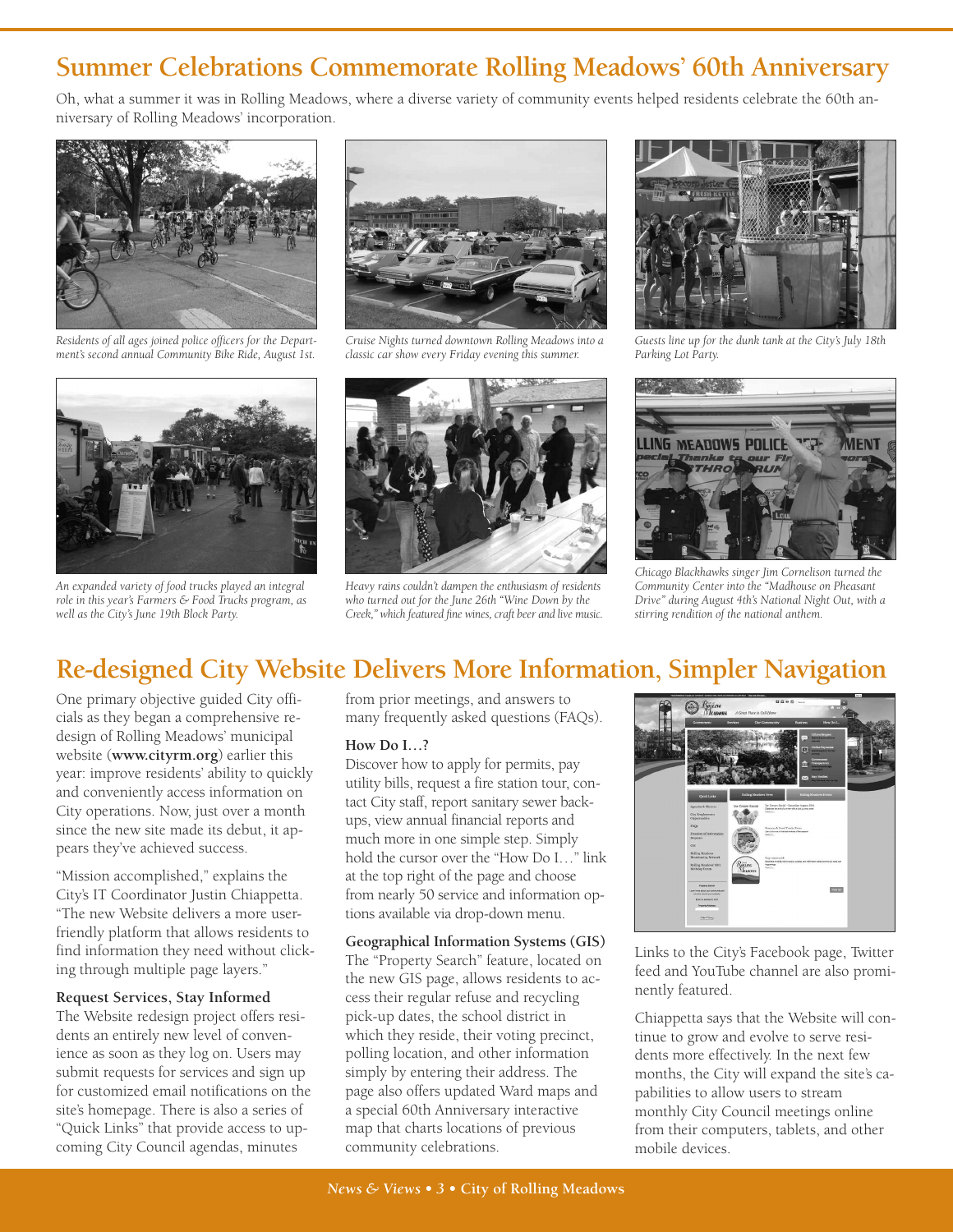| <i>September 2015</i> |                                                                                                                                                                                                                                         |                                                                                                                                                                       |                                                       |                                                                |                                                                                             |                                                                                                                                                                           |  |  |
|-----------------------|-----------------------------------------------------------------------------------------------------------------------------------------------------------------------------------------------------------------------------------------|-----------------------------------------------------------------------------------------------------------------------------------------------------------------------|-------------------------------------------------------|----------------------------------------------------------------|---------------------------------------------------------------------------------------------|---------------------------------------------------------------------------------------------------------------------------------------------------------------------------|--|--|
| Sunday                | Monday                                                                                                                                                                                                                                  | Tuesday                                                                                                                                                               | Wednesday                                             | Thursday                                                       | Friday                                                                                      | Saturday                                                                                                                                                                  |  |  |
|                       | Keep updated on City news with Rolling Meadows'<br>electronic newsletter, E-News & Views,<br>published in February, April, June, August,<br>October and December. Each newsletter is<br>archived on the City's Website, www.cityrm.org. | <b>Economic Development</b><br>Committee, 6 pm<br><b>Environmental</b><br><b>Committee, 7 pm</b><br>Plan Commission, 7:30 pm,<br>all at City Hall                     | <b>Zoning Board of</b><br>Appeals, 7:30 pm, City Hall | <b>Adjudication Hearing</b><br>(Parking), 2 pm, City Hall      | Cruise Night, 5-8 pm,<br>4<br><b>Meadows Christian Fellow-</b><br>ship (2401 Kirchoff Road) |                                                                                                                                                                           |  |  |
|                       | 6 City Hall and Public Works 7<br>closed. Refuse collection<br>delayed one day.<br><b>Labor Day</b>                                                                                                                                     | 8<br>Crime Stoppers,<br>5:30 pm<br><b>City Council Meeting,</b><br>7:30 pm, both at City Hall                                                                         | $\mathbf Q$                                           | <b>Adjudication Hearing, 10</b><br>1 pm, City Hall             | 11                                                                                          | 12                                                                                                                                                                        |  |  |
| 13                    | <b>Board of Fire &amp;</b><br>14<br><b>Police Commissioners.</b><br>9 am, City Hall                                                                                                                                                     | <b>60th Anniversarv</b><br>15<br>Senior Luncheon, 12:30 pm,<br>Park Central (3000 Central Rd)<br><b>City Council Committee</b><br>of the Whole, 7:30 pm,<br>City Hall | 16                                                    | <b>Adjudication Hearing 17</b><br>(Red Light), 2 pm, City Hall | 18                                                                                          | 19                                                                                                                                                                        |  |  |
| 2 <sub>0</sub>        | Water bills due<br>21<br><b>First Day of Fall</b>                                                                                                                                                                                       | <b>City Council Meeting, 22</b><br>7:30 pm, City Hall                                                                                                                 | 23                                                    | 24                                                             | 251                                                                                         | <b>Farmers &amp; Food</b><br>26 <sup>1</sup><br>Trucks, 10 am-2 pm,<br>City Hall<br><b>Prescription Drug Take-</b><br>Back Event, 10 am-2 pm,<br>Old PW (3200 Central Rd) |  |  |
| 27                    | 28                                                                                                                                                                                                                                      | 29                                                                                                                                                                    | 30                                                    |                                                                | Rouing<br><b>Neadows</b>                                                                    |                                                                                                                                                                           |  |  |

| October 2015                                                                                                                                            |                                                                                                                       |                                                                                                                                         |                                                                |                                                                |        |                                                                                                                                         |  |  |
|---------------------------------------------------------------------------------------------------------------------------------------------------------|-----------------------------------------------------------------------------------------------------------------------|-----------------------------------------------------------------------------------------------------------------------------------------|----------------------------------------------------------------|----------------------------------------------------------------|--------|-----------------------------------------------------------------------------------------------------------------------------------------|--|--|
| Sunday                                                                                                                                                  | Monday                                                                                                                | Tuesday                                                                                                                                 | Wednesday                                                      | Thursday                                                       | Friday | Saturday                                                                                                                                |  |  |
| $\mathcal{R}^{\tiny{{\scriptscriptstyle{{G\!\mathit{w}}}{\scriptscriptstyle{{G\!\mathit{w}}}}}}}_{{\scriptscriptstyle{\rm{OLLING}}}}$<br><b>NEADOWS</b> | Learn more about City services by visiting<br>Rolling Meadows' re-designed, updated<br>Website. Visit www.cityrm.org. |                                                                                                                                         |                                                                | <b>Adjudication Hearing</b> 1<br>(Parking), 2 pm, City Hall    |        | Electronics Recycling & 3<br><b>Document Destruction</b><br><b>Event,</b> $9$ am $-$ noon,<br>Public Works Dept.<br>(3900 Berdnick St.) |  |  |
| <b>National Fire</b><br>4<br><b>Prevention Week.</b><br>October $4-10$                                                                                  | 5                                                                                                                     | Economic Development $6$<br>Committee, 6 pm<br><b>Environmental</b><br>Committee, 7 pm<br>Plan Commission, 7:30 pm,<br>all at City Hall | <b>Zoning Board of</b><br>Appeals, 7:30 pm, City Hall          | 8                                                              | a      | <b>RMFD Open House,</b><br>10 <sup>1</sup><br>10 am-2 pm, Neuckranz Fire<br>Station (2455 Plum Grove Rd)                                |  |  |
| 11                                                                                                                                                      | <b>Board of Fire &amp;</b><br>12<br><b>Police Commissioners.</b><br>9 am, City Hall<br><b>Columbus Day</b>            | Crime Stoppers,<br>13<br>5:30 pm<br><b>City Council Meeting,</b><br>7:30 pm, both at City Hall                                          | <b>Urban Affairs</b><br>14<br>Committee, 5:45 pm,<br>City Hall | <b>Adjudication Hearing, 15</b><br>1 pm, City Hall             | 16     | 17                                                                                                                                      |  |  |
| 18                                                                                                                                                      | 19                                                                                                                    | <b>Water bills due</b><br>20<br><b>City Council Committee</b><br>of the Whole, 7:30 pm,<br>City Hall                                    | 21                                                             | <b>Adjudication Hearing 22</b><br>(Red Light), 2 pm, City Hall | 23     | 24                                                                                                                                      |  |  |
| 25                                                                                                                                                      | 26                                                                                                                    | <b>City Council Meeting, 27</b><br>7:30 pm, City Hall                                                                                   | 28                                                             | 29                                                             | 30     | 31                                                                                                                                      |  |  |
|                                                                                                                                                         |                                                                                                                       |                                                                                                                                         |                                                                |                                                                |        | <b>Halloween</b>                                                                                                                        |  |  |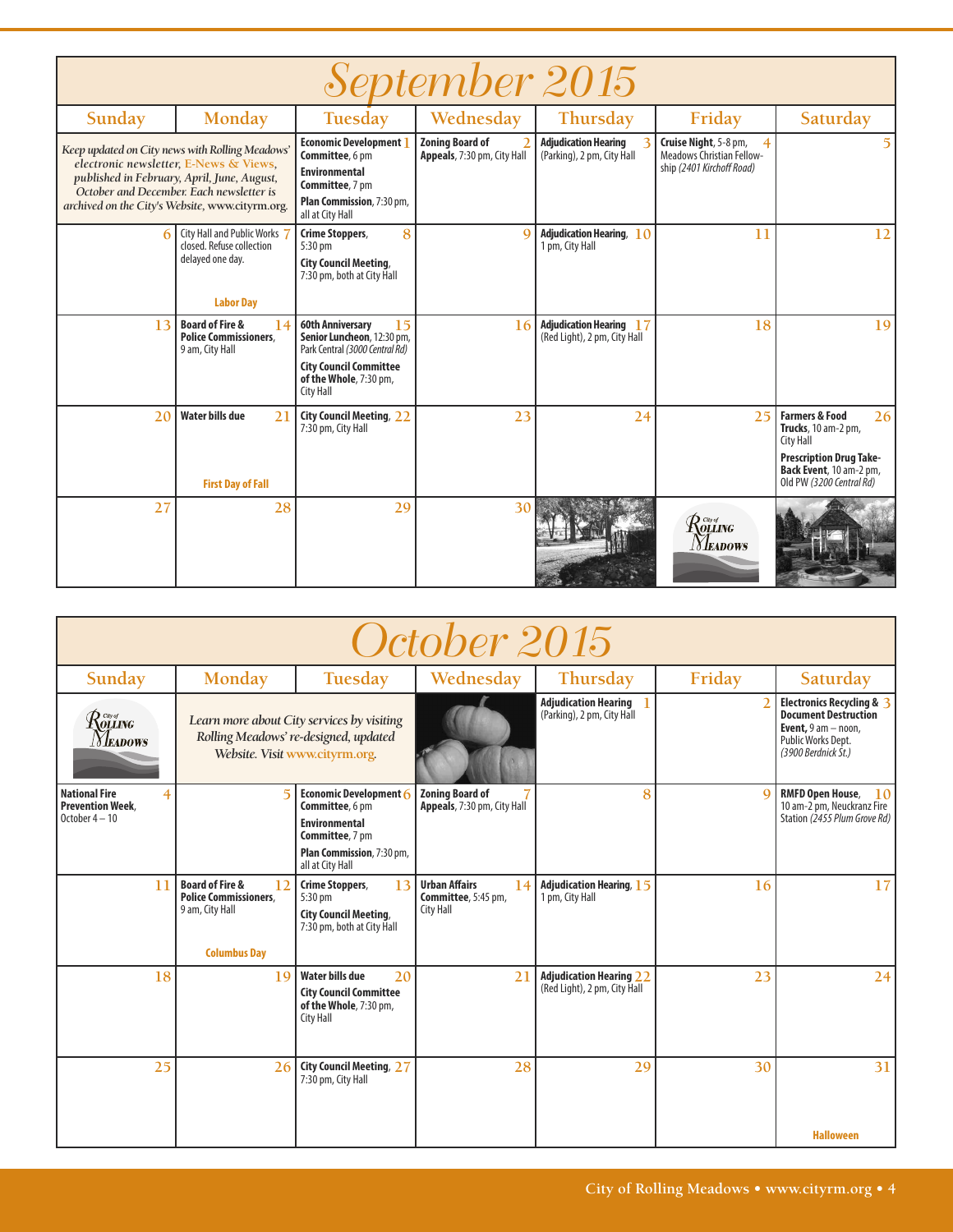## **Fire Prevention Week to Highlight Importance of Smoke Alarms**

#### *By Scott Franzgrote, Rolling Meadows Fire Chief*



Fire Departments around the country responded to nearly 370,000 home structure fires in 2013, which caused nearly 15,000 fire-related deaths and injuries. More than half of those deaths occurred

*Scott Franzgrote*

between 11 p.m. and 7 a.m., when most of us are asleep.

That's why the Rolling Meadows Fire Department has again partnered with the National Fire Protection Association (NFPA) to urge residents to "Hear the Beep Where you Sleep," the theme of this year's Fire Prevention Week, October 4th – 10th.

### *Council, Staff to Discuss Proposed 2016 Budget at September Meeting*

City Council members will begin discussions on the proposed Fiscal Year (FY) 2016 budget Tuesday, September 15th, 7:30 p.m., during their monthly Committee-of-the-Whole (COW) meeting.

The budget draft was distributed to aldermen in late August.

Over the following months, Council members and City staff will discuss potential modifications to the budget draft, ensuring that the final document reflects Rolling Meadows' commitment to provide services while maintaining fiscal discipline.

A series of public hearings and budget workshops will allow residents to provide input into the crafting of next year's budget.

Plans call for aldermen to approve the 2016 budget in November.

The budget draft is available for public review at City Hall (3600 Kirchoff Road), Rolling Meadows Library (3110 Martin Lane), and online at **www.cityrm.org**.

The premise of this year's campaign: every bedroom needs a working smoke alarm.

These life-saving tools could mean the difference between surviving a fire and dying in one. NFPA statistics prove that smoke alarms reduce the risk of fire mor-

tality by 50%, and three out of every five U.S. home fire deaths (60%) occur in homes without them.

Of course, a smoke alarm can't save lives unless it is operational. Residents should test all smoke detectors monthly, following the manufacturers' instructions. Remember to change the batteries twice per year, when we change the clocks each spring and fall for Daylight Saving Time.

The Rolling Meadows Fire Department's commitment to promoting the benefits of smoke alarms is a year-round effort. Through our Safe Seniors program, resi-



dents ages 65 and up are eligible to receive free smoke and carbon monoxide alarms, along

with information to help them stay safe in their homes. To learn more, call 847- 397-3352.

For more information on fire prevention week, visit **www.firepreventionweek.org**.

## **October 10th RMFD Open House to Showcase Fire Department Equipment, Operations**

Family members of all ages will explore the inner-workings of the Rolling Meadows Fire Department during its 8th annual Open House, 10 a.m. – 2 p.m., Saturday, October 10th, at the Neuckranz Fire Station (2455 Plum Grove Road).

"Our annual Open House is an opportunity to welcome the residents we serve and help them learn more about how we protect the community," Fire Chief Scott Franzgrote explains. "Our goal is to provide insights on the Fire Department's proud history of service in a fun, relaxed atmosphere."

Guided station tours conducted by firefighters, and up-close review of the RMFD's fleet of fire engines and ambulances, will offer a "behind-the-scenes" glimpse of Department operations. Firefighters will also provide free hot dogs, chips and soft drinks for attendees, courtesy of the International Association of Firefighters' Local 3075 Bargaining Unit.

The Open House coincides with this year's National Fire Prevention Week (October 4th – 10th). Additional information will be featured in the October edition of *e-News & Views*, available on the City's Website in late September.

For more information on Rolling Meadows Fire Department operations and activities, call 847-397-3352 or visit **www.cityrm.org/193/Fire-Department**.

## **School's in Session; Give Bus Drivers a 'Brake'**

Illinois state law prohibits drivers on twolane roads from passing a stopped school bus when its lights are flashing and its stop signal arm is extended. Motorists found guilty of illegally passing a stopped school bus will have their drivers licenses revoked for three months and face fines starting at \$150.

Drivers on roads with four or more lanes are not required to stop when *approaching* a bus that is stopped on the opposite side of the street, but should always use cau-



tion. However, motorists who are *behind* a stopped bus on a four-lane street are not allowed to pass.

For more information, contact the Rolling Meadows Police Department Help Desk at 847-255-2416, or visit **www.cyberdriveillinois.com**.